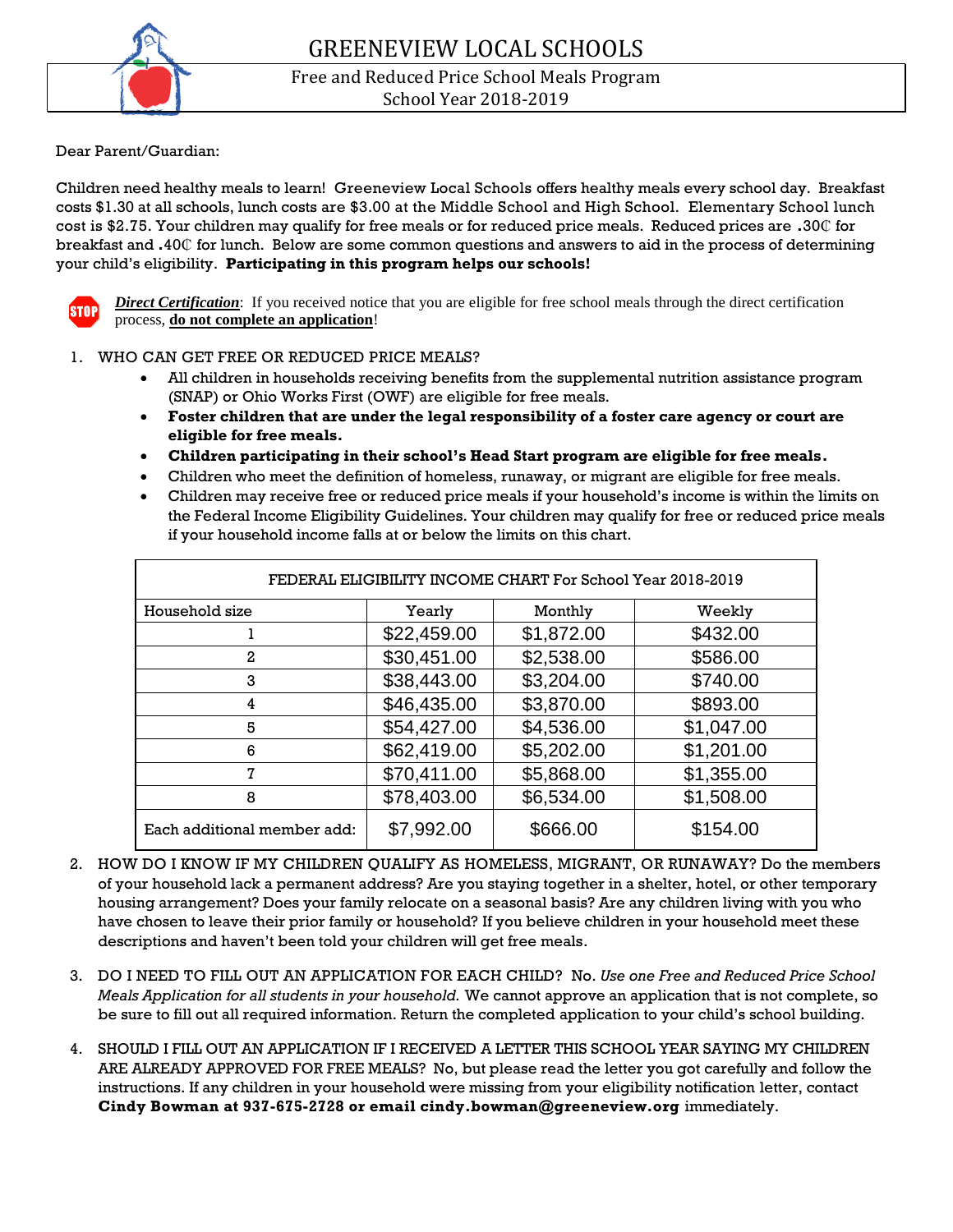- 5. MY CHILD'S APPLICATION WAS APPROVED LAST YEAR. DO I NEED TO FILL OUT A NEW ONE? Yes. Your child's application is only good for that school year and for the first few days of this school year, through **September 14, 2018**. You must send in a new application unless the school told you that your child is eligible for the new school year. If you do not send in a new application that is approved by the school or you have not been notified that your child is eligible for free meals, your child will be charged the full price for meals.
- 6. I GET WIC. CAN MY CHILDREN GET FREE MEALS? Children in households participating in WIC may be eligible for free or reduced price meals. Please send in an application.
- 7. WILL THE INFORMATION I GIVE BE CHECKED? Yes. We may also ask you to send written proof of the household income you report.
- 8. IF I DON'T QUALIFY NOW, MAY I APPLY LATER? Yes, you may apply at any time during the school year. For example, children with a parent or guardian who becomes unemployed may become eligible for free and reduced price meals if the household income drops below the income limit.
- 9. WHAT IF I DISAGREE WITH THE SCHOOL'S DECISION ABOUT MY APPLICATION? You should talk to school officials. Contact Mr. Michael Tighe at 937-675-9711*.*
- 10. MAY I APPLY IF SOMEONE IN MY HOUSEHOLD IS NOT A U.S. CITIZEN? Yes. You, your children, or other household members do not have to be U.S. citizens to apply for free or reduced price meals.
- 11. WHAT IF MY INCOME IS NOT ALWAYS THE SAME? List the amount that you normally receive. For example, if you normally make \$1000 each month, but you missed some work last month and only made \$900, put down that you made \$1000 per month. If you normally get overtime, include it, but do not include it if you only work overtime sometimes. If you have lost a job or had your hours or wages reduced, use your current income.
- 12. WHAT IF SOME HOUSEHOLD MEMBERS HAVE NO INCOME TO REPORT? Household members may not receive some types of income we ask you to report on the application, or may not receive income at all. Whenever this happens, please write a 0 in the field. However, if any income fields are left empty or blank, those will also be counted as zeroes. Please be careful when leaving income fields blank, as we will assume you meant to do so.
- 13. WE ARE IN THE MILITARY. DO WE REPORT OUR INCOME DIFFERENTLY? Your basic pay and cash bonuses must be reported as income. If you get any cash value allowances for off-base housing, food, or clothing, it must also be included as income. However, if your housing is part of the Military Housing Privatization Initiative, do not include your housing allowance as income. Any additional combat pay resulting from deployment is also excluded from income.
- 14. WHAT IF THERE ISN'T ENOUGH SPACE ON THE APPLICATION FOR MY FAMILY? List any additional household members on a separate piece of paper, and attach it to your application.
- 15. Why am I being asked about giving my consent for an instructional fee waiver? Ohio public schools are required to waive the school instructional fees for children who quality for free meal benefits. School Food Service personnel must have parent consent to share student meal application if your child(ren) quality for a fee waiver. If you agree to allow your child(ren)'s meal application to be shared with other school officials to see if he/she/they qualifies for a fee waiver then check "yes" in part 5. If you do not wish for that information to be shared, then check "no" in part 5. Answering no to this question will mean your child will not be able to be considered for a fee waiver. Answering this question either way will not change whether your child(ren) will get free or reduced price meals.
- 16. MY FAMILY NEEDS MORE HELP. ARE THERE OTHER PROGRAMS WE MIGHT APPLY FOR? To find out how to apply for Ohio SNAP or other assistance benefits, contact your local assistance office or call 877-852-0010.

If you have other questions or need help, call the Board of Education Office at 937-675-2728*.*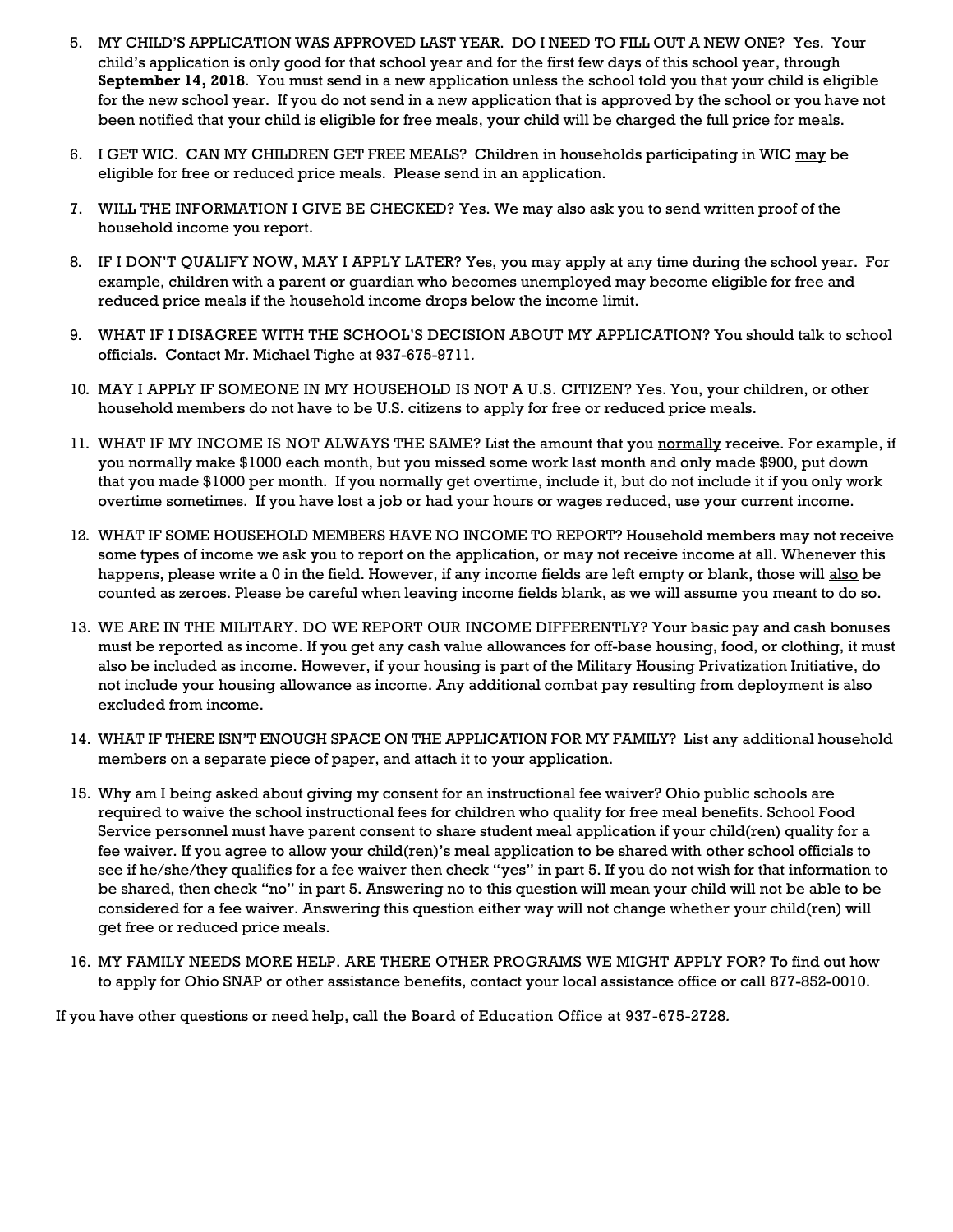# **INSTRUCTIONS FOR APPLYING**

## *A HOUSEHOLD MEMBER IS ANY CHILD OR ADULT LIVING WITH YOU*

#### **IF YOUR HOUSEHOLD RECEIVES BENEFITS FROM THE SUPPLEMENTAL NUTRITION ASSISTANCE PROGRAM (SNAP) OR OHIO WORKS FIRST (OWF), FOLLOW THESE INSTRUCTIONS:**

**Part 1:** List all household members and the school name and school grade level for each child.

**Part 2:** List the 10-digit case number for any household member (including adults) receiving SNAP or OWF benefits.

**Part 3:** Skip this part.

**Part 4:** Skip this part.

**Part 5:** Answer yes or no and sign your name if you would like the application to be checked by school officials to determine if the child(ren) qualifies for a school instructional fee waiver.

**Part 6:** Sign the form. The last four digits of a Social Security Number are **not** necessary.

**Part 7:** Answer this question if you choose to.

#### **IF NO ONE IN YOUR HOUSEHOLD GETS SNAP OR OWF BENEFITS AND IF ANY CHILD IN YOUR HOUSEHOLD IS HOMELESS, A MIGRANT OR RUNAWAY, FOLLOW THESE INSTRUCTIONS:**

**Part 1:** List all household members and the school name and school grade level for each child.

**Part 2:** Skip this part.

**Part 3:** If any child you are applying for is homeless, migrant, or a runaway, check the appropriate box and call your school office.

Part 4: Complete only if a child in your household isn't eligible under Part 3. See Instruction for All Other Households.

Part 5: Answer yes or no and sign your name if you would like the application to be checked by school officials to determine if the child(ren) qualifies for a school instructional fee waiver.

**Part 6:** Sign the form. The last four digits of a Social Security Number are **not** necessary if you didn't need to fill in part 4. **Part 7:** Answer this question if you choose to.

### **IF YOU ARE APPLYING FOR A FOSTER CHILD, FOLLOW THESE INSTRUCTIONS:**

#### **If all children in the household are foster children:**

**Part 1:** List all foster children and the school name and school grade level for each child. Check the box indicating the child is a foster child.

**Part 2:** Skip this part.

**Part 3:** Skip this part.

**Part 4:** Skip this part.

**Part 5:** Answer yes or no and sign your name if you would like the application to be checked by school officials to determine if the child(ren) qualifies for a school instructional fee waiver.

**Part 6:** Sign the form. The last four digits of a Social Security Number are **not** necessary.

**Part 7:** Answer this question if you choose to.

**If some of the children in the household are foster children:**

**Part 1:** List all household members and the school name and school grade level for each child. For any person, including children, with no income, you must check the "No Income" box. Check the box if the child is a foster child.

**Part 2:** If the household does not have a 10-digit SNAP or OWF case number, skip this part.

**Part 3:** If any child you are applying for is homeless, migrant, or a runaway check the appropriate box and notify a school official. If not, skip this part.

**Part 4:** Follow these instructions to report total household income from this month or last month.

- **Box 1–Name:** List all household members with income.
	- **Box 2** –**Gross Income and How Often It Was Received:** For each household member, list each type of income received for the month. Check the box to tell us how often the person receives the income—weekly, every other week, twice a month, or monthly. For earnings, be sure to list the **gross income,** not the take-home pay. Gross income is the amount earned *before* taxes and other deductions. You should be able to find it on your pay stub or your boss can tell you. For other income, list the amount and check the box to tell us how often each person got for the month from welfare, child support, alimony, pensions, retirement, Social Security, Supplemental Security Income (SSI), Veteran's benefits (VA benefits), and disability benefits. Under *All Other Income*, list Worker's Compensation, unemployment or strike benefits, regular contributions from people who do not live in your household, and any other income. Do not include income from SNAP, FDPIR, WIC, Federal education benefits and foster payments received by the family from the placing agency. For ONLY the self-employed, under *Earnings from Work*, report income after expenses. This is for your business, farm, or rental property. If you are in the Military Privatized Housing Initiative or get combat pay, do not include these allowances as income.

**Part 5:** Answer yes or no and sign your name if you would like the application to be checked by school officials to determine if the child(ren) qualifies for a school instructional fee waiver.

Part 6: Adult household member must sign the form and list the last four digits of their Social Security Number (or mark the box if s/he doesn't have one).

**Part 7:** Answer this question, if you choose.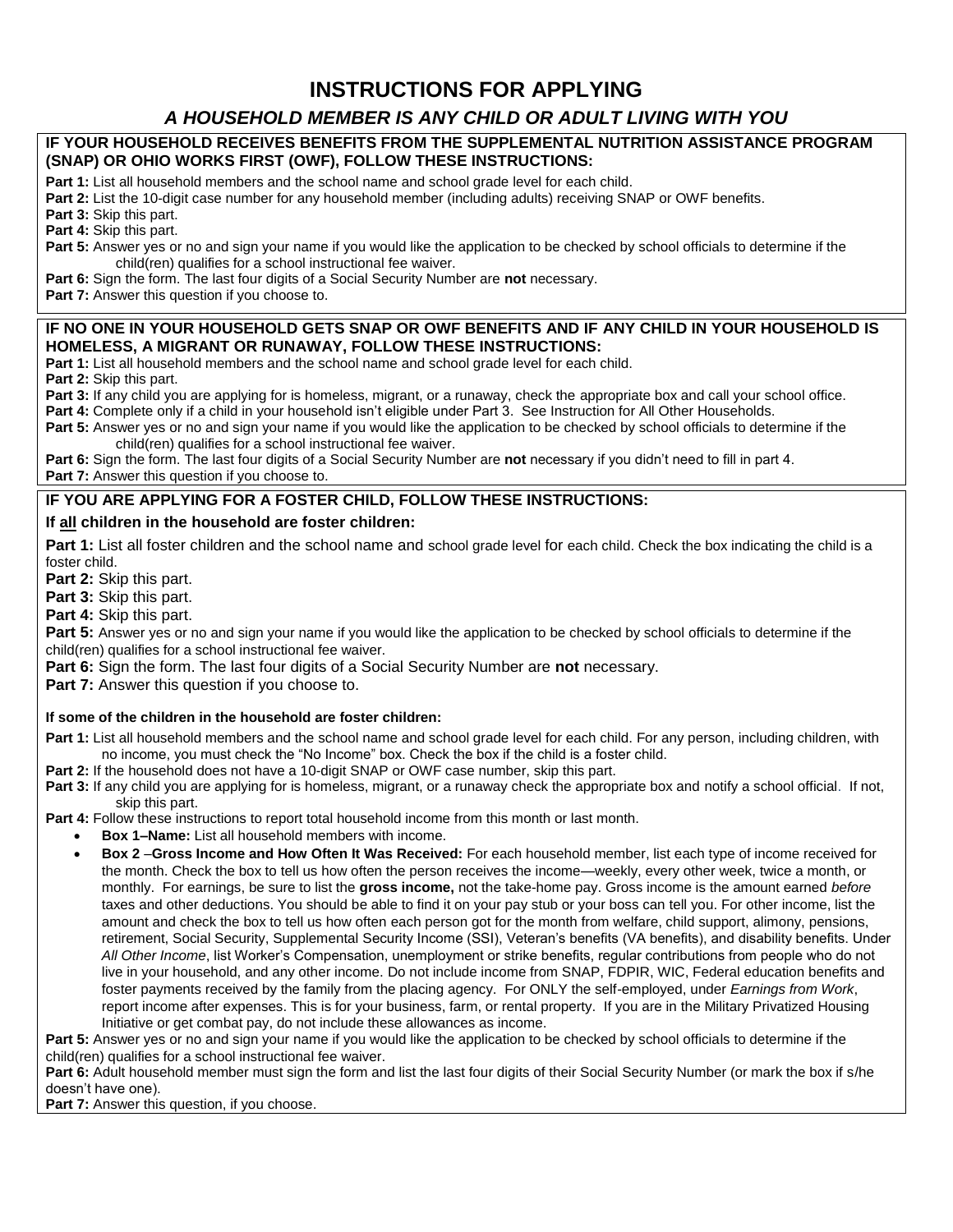### **ALL OTHER HOUSEHOLDS, INCLUDING WIC HOUSEHOLDS, FOLLOW THESE INSTRUCTIONS:**

Part 1: List all household members and the school name and school grade level for each child. For any person, including children, with no income, you must check the "No Income Box".

- **Part 2:** If the household does not have a 10-digit SNAP or OWF case number, skip this part.
- **Part 3:** If any child you are applying for is homeless, migrant, or a runaway check the appropriate box and notify a school official. If not, skip this part.

Part 4: Follow these instructions to report total household income from this month or last month.

- **Box 1–Name:** List all household members with income.
- **Box 2** –**Gross Income and How Often It Was Received:** For each household member, list each type of income received for the month. Check the box to tell us how often the person receives the income—weekly, every other week, twice a month, or monthly. For earnings, be sure to list the **gross income,** not the take-home pay. Gross income is the amount earned *before* taxes and other deductions. You should be able to find it on your pay stub or your boss can tell you. For other income, list the amount and check the box to tell us how often each person got for the month from welfare, child support, alimony, pensions, retirement, Social Security, Supplemental Security Income (SSI), Veteran's benefits (VA benefits), and disability benefits. Under *All Other Income*, list Worker's Compensation, unemployment or strike benefits, regular contributions from people who do not live in your household, and any other income. Do not include income from SNAP, FDPIR, WIC, Federal education benefits and foster payments received by the family from the placing agency. For ONLY the self-employed, under *Earnings from Work*, report income after expenses. This is for your business, farm, or rental property. If you are in the Military Privatized Housing Initiative or get combat pay, do not include these allowances as income.
- Part 5: Answer yes or no and sign your name if you would like the application to be checked by school officials to determine if the child(ren) qualifies for a school instructional fee waiver.
- Part 6: An adult household member must sign the form and list the last four digits of his or her Social Security Number (or mark the box if s/he doesn't have one).

**Part 7:** Answer this question if you choose to.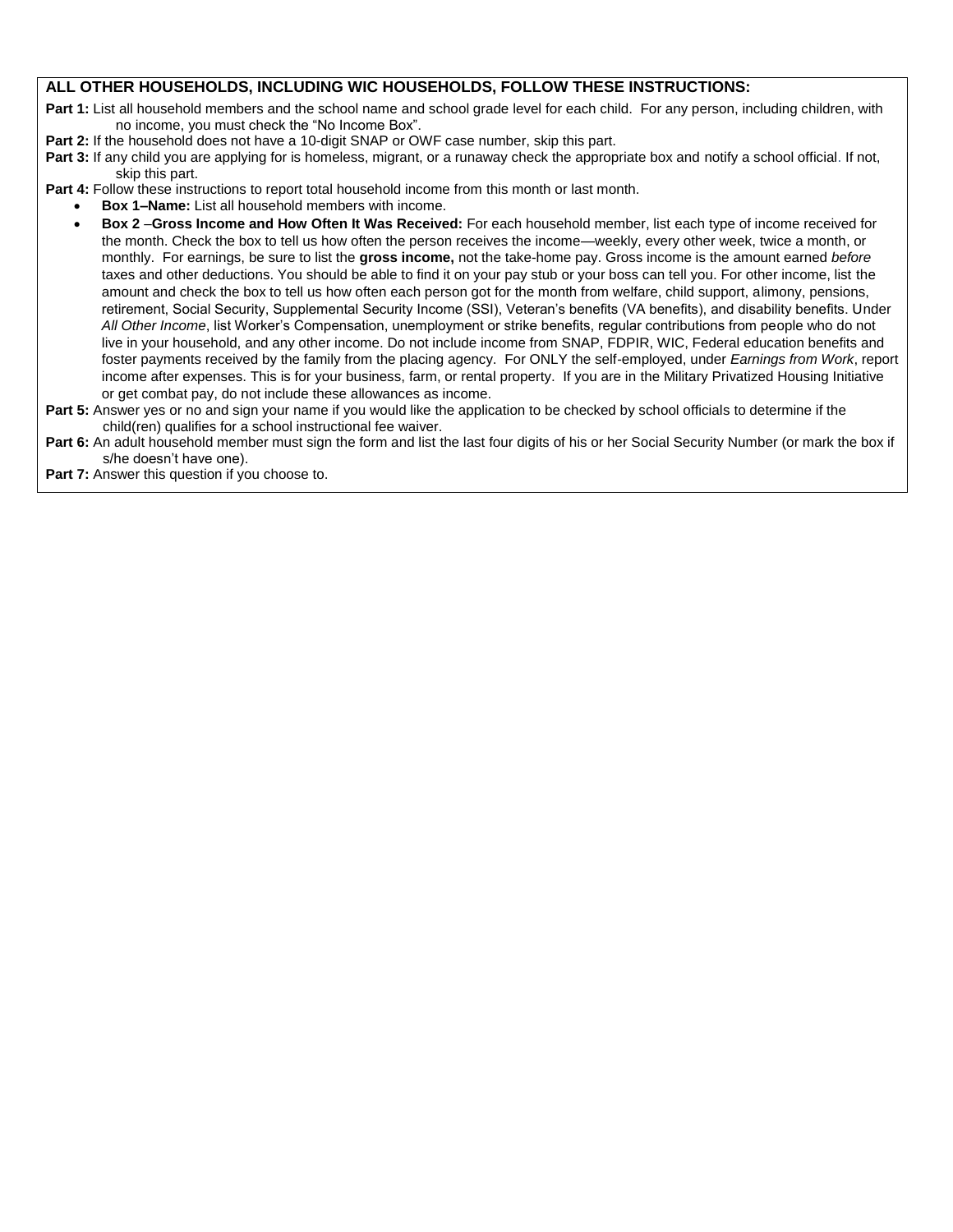### **2018-2019 FREE AND REDUCED PRICE SCHOOL MEALS FAMILY APPLICATION**

| <b>Part 1. ALL HOUSEHOLD MEMBERS</b>                                                                                                                                                                                                                                                                                                                                                                                                                                                                                    |                                                   |             |               |               |         |                                    |       |               |               |         |                                                                              |              |                     |         |         |                                          |          |
|-------------------------------------------------------------------------------------------------------------------------------------------------------------------------------------------------------------------------------------------------------------------------------------------------------------------------------------------------------------------------------------------------------------------------------------------------------------------------------------------------------------------------|---------------------------------------------------|-------------|---------------|---------------|---------|------------------------------------|-------|---------------|---------------|---------|------------------------------------------------------------------------------|--------------|---------------------|---------|---------|------------------------------------------|----------|
|                                                                                                                                                                                                                                                                                                                                                                                                                                                                                                                         | Name of school and school grade level for each    |             |               |               |         |                                    |       |               |               |         | Check if a foster child (legal responsibility of<br>welfare agency or court) |              |                     |         |         |                                          | Check if |
| Names of all household members                                                                                                                                                                                                                                                                                                                                                                                                                                                                                          | child/or indicate "NA" if child is not in school. |             |               |               |         |                                    |       |               |               |         | *If all children listed below are foster children,                           |              |                     |         |         |                                          | No.      |
| (First, Middle Initial, Last)                                                                                                                                                                                                                                                                                                                                                                                                                                                                                           | School                                            |             |               |               |         | Grade                              |       |               |               |         | skip to Part 5 to sign this form.                                            |              |                     |         |         |                                          | Income   |
|                                                                                                                                                                                                                                                                                                                                                                                                                                                                                                                         |                                                   |             |               |               |         |                                    |       |               |               |         |                                                                              |              |                     |         |         |                                          | $\Box$   |
|                                                                                                                                                                                                                                                                                                                                                                                                                                                                                                                         |                                                   |             |               |               |         |                                    |       |               |               |         |                                                                              | $\Box$       |                     |         |         |                                          | П        |
|                                                                                                                                                                                                                                                                                                                                                                                                                                                                                                                         |                                                   |             |               |               |         |                                    |       |               |               |         |                                                                              | $\Box$       |                     |         |         |                                          | $\Box$   |
|                                                                                                                                                                                                                                                                                                                                                                                                                                                                                                                         |                                                   |             |               |               |         |                                    |       |               |               |         |                                                                              |              |                     |         |         |                                          |          |
|                                                                                                                                                                                                                                                                                                                                                                                                                                                                                                                         |                                                   |             |               |               |         |                                    |       |               |               |         |                                                                              | $\mathbf{I}$ |                     |         |         |                                          | П        |
| П                                                                                                                                                                                                                                                                                                                                                                                                                                                                                                                       |                                                   |             |               |               |         |                                    |       |               |               |         |                                                                              |              |                     |         |         |                                          |          |
| Part 2. BENEFITS: If any member of your household receives Supplemental Nutrition Assistance Program (SNAP) or Ohio Works First (OWF)<br>benefits, provide the name and 10-digit case number for the person who receives benefits and skip to Part 5. If no one receives these benefits,<br>skip to Part 3.                                                                                                                                                                                                             |                                                   |             |               |               |         |                                    |       |               |               |         |                                                                              |              |                     |         |         |                                          |          |
| NAME:<br>10-DIGIT CASE NUMBER:                                                                                                                                                                                                                                                                                                                                                                                                                                                                                          |                                                   |             |               |               |         |                                    |       |               |               |         |                                                                              |              |                     |         |         |                                          |          |
| Part 3. If any child you are applying for is homeless, migrant, or a runaway check the appropriate box and call the Board of Education<br>Homeless $\Box$ Migrant $\Box$ Runaway $\Box$<br>Office at 937-675-2728.                                                                                                                                                                                                                                                                                                      |                                                   |             |               |               |         |                                    |       |               |               |         |                                                                              |              |                     |         |         |                                          |          |
| Part 4. TOTAL HOUSEHOLD GROSS INCOME (before deductions). List all income on the same line as the person who receives it. Check the                                                                                                                                                                                                                                                                                                                                                                                     |                                                   |             |               |               |         |                                    |       |               |               |         |                                                                              |              |                     |         |         |                                          |          |
| box for how often it is received. Record each income only once.<br>2. GROSS INCOME AND HOW OFTEN IT WAS RECEIVED                                                                                                                                                                                                                                                                                                                                                                                                        |                                                   |             |               |               |         |                                    |       |               |               |         |                                                                              |              |                     |         |         |                                          |          |
|                                                                                                                                                                                                                                                                                                                                                                                                                                                                                                                         |                                                   |             |               |               |         |                                    |       |               |               |         |                                                                              |              |                     |         |         |                                          |          |
|                                                                                                                                                                                                                                                                                                                                                                                                                                                                                                                         | Earnings                                          |             | Every 2 Weeks | Twice Monthly |         | Welfare,                           |       | Every 2 Weeks | Twice Monthly |         | Pensions,<br>retirement,                                                     |              | Weeks               | Monthly |         | All Other Income                         |          |
|                                                                                                                                                                                                                                                                                                                                                                                                                                                                                                                         | from work                                         | Weekly      |               |               | Monthly | child                              | eekly |               |               | Monthly | Social                                                                       | Weekly       |                     |         | Monthly | (indicate frequency,<br>such as "weekly" |          |
|                                                                                                                                                                                                                                                                                                                                                                                                                                                                                                                         | before                                            |             |               |               |         | support,                           | Š     |               |               |         | Security,                                                                    |              | $\boldsymbol{\sim}$ |         |         | "monthly" "quarterly"                    |          |
| 1. NAME                                                                                                                                                                                                                                                                                                                                                                                                                                                                                                                 | deductions                                        |             |               |               |         | alimony                            |       |               |               |         | SSI, VA<br>benefits                                                          |              | Every               | Twice   |         | "annually"                               |          |
| (List all household members with income)                                                                                                                                                                                                                                                                                                                                                                                                                                                                                |                                                   | $\boxtimes$ |               |               |         | \$150                              |       | $\boxtimes$   |               |         | \$0                                                                          |              |                     |         |         |                                          |          |
| (Example) Jane Smith                                                                                                                                                                                                                                                                                                                                                                                                                                                                                                    | \$200                                             |             |               |               |         |                                    |       |               |               |         |                                                                              |              |                     |         |         | \$50.00/quarterly                        |          |
|                                                                                                                                                                                                                                                                                                                                                                                                                                                                                                                         | \$                                                |             |               |               | $\Box$  |                                    |       |               |               |         | ll \$                                                                        |              |                     |         |         | $\frac{1}{2}$                            |          |
|                                                                                                                                                                                                                                                                                                                                                                                                                                                                                                                         | \$                                                |             |               |               |         | ่ 1l\$                             |       |               |               |         | ∥\$                                                                          |              |                     |         |         | \$                                       |          |
|                                                                                                                                                                                                                                                                                                                                                                                                                                                                                                                         | \$                                                |             |               |               |         | าเ\$                               |       |               |               |         | ∥\$                                                                          |              |                     |         |         | \$                                       |          |
|                                                                                                                                                                                                                                                                                                                                                                                                                                                                                                                         | \$                                                |             |               |               |         | 11\$                               |       |               |               |         | Ι\$                                                                          |              |                     |         |         | \$                                       |          |
|                                                                                                                                                                                                                                                                                                                                                                                                                                                                                                                         | \$                                                |             |               |               |         | ll \$                              |       |               |               |         | ∥\$                                                                          |              |                     |         |         | \$                                       |          |
| Part 5. SCHOOL INSTRUCTIONAL FEE WAIVER ADULT CONSENT: Your child(ren) may qualify for a waiver of their school instructional fees.<br>We must have your permission to share your meal application information with school officials if your child(ren) qualifies for a fee waiver.<br>Answering this question will not change whether your children will get free or reduced price meals.<br>Please check a box: □Yes I agree to have my meal application used to determine if my child(ren) qualify for a fee waiver. |                                                   |             |               |               |         |                                    |       |               |               |         |                                                                              |              |                     |         |         |                                          |          |
| $\Box$ No, I do not agree to have my meal application used to determine if my child(ren) qualify for a fee waiver.                                                                                                                                                                                                                                                                                                                                                                                                      |                                                   |             |               |               |         |                                    |       |               |               |         |                                                                              |              |                     |         |         |                                          |          |
| Date: __________________                                                                                                                                                                                                                                                                                                                                                                                                                                                                                                |                                                   |             |               |               |         |                                    |       |               |               |         |                                                                              |              |                     |         |         |                                          |          |
| Part 6. SIGNATURE AND LAST FOUR DIGITS OF SOCIAL SECURITY NUMBER (ADULT MUST SIGN)                                                                                                                                                                                                                                                                                                                                                                                                                                      |                                                   |             |               |               |         |                                    |       |               |               |         |                                                                              |              |                     |         |         |                                          |          |
| An adult household member must sign the application. If Part 4 is completed, the adult signing the form must also list the last four digits of<br>his or her Social Security Number or mark the "I do not have a Social Security Number" box. (See Privacy Act Statement on the back of this page.)                                                                                                                                                                                                                     |                                                   |             |               |               |         |                                    |       |               |               |         |                                                                              |              |                     |         |         |                                          |          |
| I certify (promise) that all information on this application is true and that all income is reported. I understand that the school will get Federal funds                                                                                                                                                                                                                                                                                                                                                               |                                                   |             |               |               |         |                                    |       |               |               |         |                                                                              |              |                     |         |         |                                          |          |
| based on the information I give. I understand that school officials may verify (check) the information. I understand that deliberate misrepresentation<br>of the information may cause my children to lose meal benefits and I may be subject to prosecution under State and Federal statutes.                                                                                                                                                                                                                          |                                                   |             |               |               |         |                                    |       |               |               |         |                                                                              |              |                     |         |         |                                          |          |
| Address:<br>Phone Number: _______________________________                                                                                                                                                                                                                                                                                                                                                                                                                                                               |                                                   |             |               |               |         |                                    |       |               |               |         |                                                                              |              |                     |         |         |                                          |          |
| Last four digits of your Social Security Number: _ _ _ _ _ _ _ _ D I do not have a Social Security Number                                                                                                                                                                                                                                                                                                                                                                                                               |                                                   |             |               |               |         |                                    |       |               |               |         |                                                                              |              |                     |         |         |                                          |          |
| Part 7. Children's ethnic and racial identities (optional)                                                                                                                                                                                                                                                                                                                                                                                                                                                              |                                                   |             |               |               |         |                                    |       |               |               |         |                                                                              |              |                     |         |         |                                          |          |
| Choose one or more (regardless of ethnicity):<br>Choose one ethnicity:                                                                                                                                                                                                                                                                                                                                                                                                                                                  |                                                   |             |               |               |         |                                    |       |               |               |         |                                                                              |              |                     |         |         |                                          |          |
| □ Hispanic/Latino<br>Not Hispanic/Latino                                                                                                                                                                                                                                                                                                                                                                                                                                                                                | $\Box$ Asian<br>$\square$ White                   |             |               |               |         | □ American Indian or Alaska Native |       |               |               |         | □ Native Hawaiian or other Pacific Islander                                  |              |                     |         |         | □ Black or African American              |          |
| Don't fill out this part. This is for school use only.                                                                                                                                                                                                                                                                                                                                                                                                                                                                  |                                                   |             |               |               |         |                                    |       |               |               |         |                                                                              |              |                     |         |         |                                          |          |
| Annual Income Conversion: Weekly x 52, Every 2 Weeks x 26, Twice A Month x 24 Monthly x 12                                                                                                                                                                                                                                                                                                                                                                                                                              |                                                   |             |               |               |         |                                    |       |               |               |         |                                                                              |              |                     |         |         |                                          |          |
| Total Income:<br>Household size: <u>_________</u><br>Categorical Eligibility: ____ Date Withdrawn: _________ Eligibility: Free___ Reduced___ Denied___ Reason: ___________________                                                                                                                                                                                                                                                                                                                                      |                                                   |             |               |               |         |                                    |       |               |               |         |                                                                              |              |                     |         |         |                                          |          |
| Follow-up Official's Signature:<br>If selected for Verification, Date Verification Notice Sent:                                                                                                                                                                                                                                                                                                                                                                                                                         |                                                   |             |               |               |         |                                    |       |               |               |         | Response Date: 2 <sup>nd</sup> Notice Sent: Results Sent:                    |              |                     |         |         |                                          |          |
| Verification Result: No Change ______ Free to Reduced Price ____                                                                                                                                                                                                                                                                                                                                                                                                                                                        |                                                   |             |               |               |         | Free to Paid                       |       |               |               |         | Reduced Price to Free                                                        |              |                     |         |         | Reduced Price to Paid                    |          |